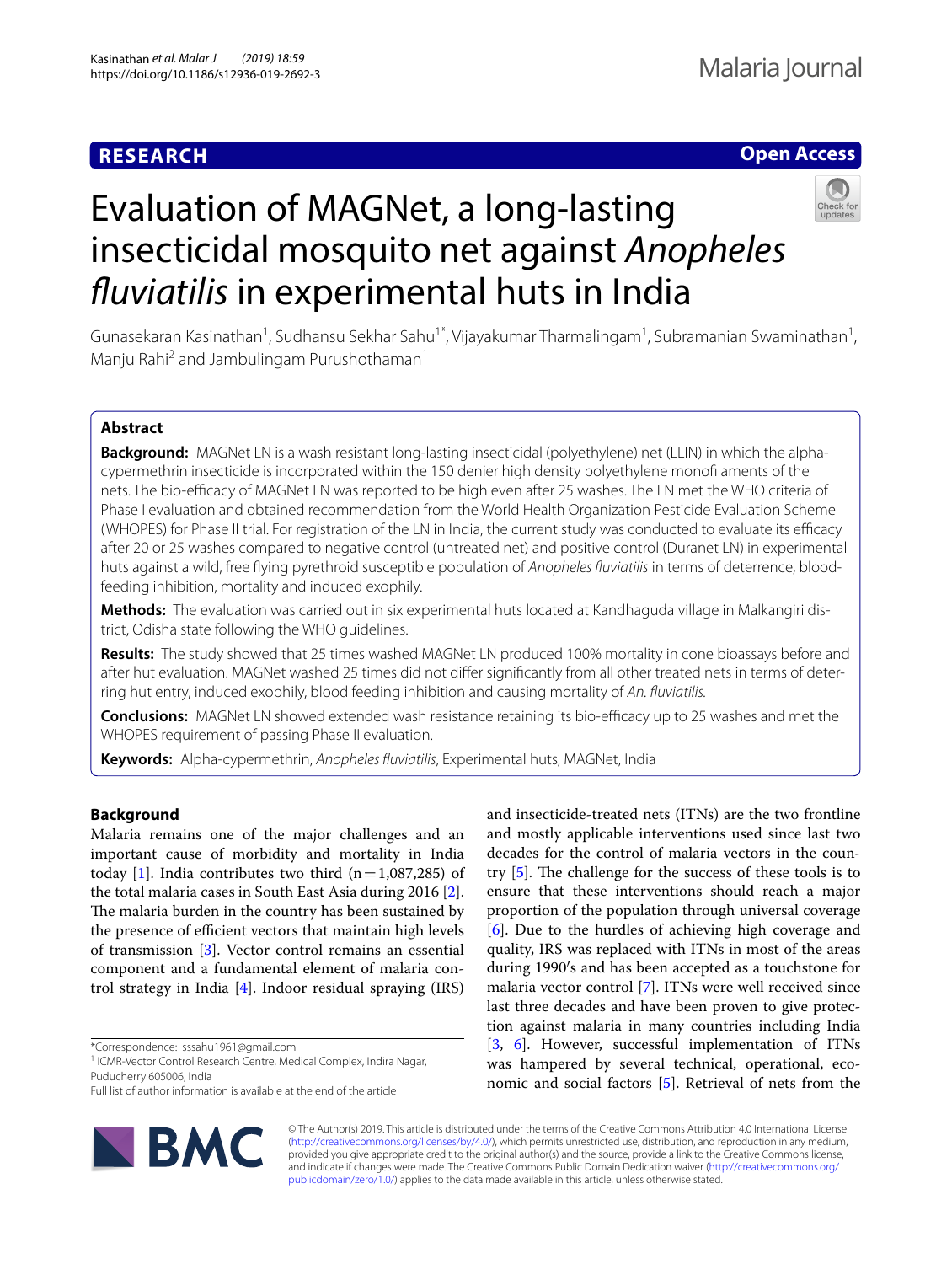households after distribution for retreatment was the main operational challenge in large-scale implementation of ITNs [[7\]](#page-7-6).

To overcome this problem, use of long-lasting insecticidal nets (LLINs) has been encouraged by the World Health Organization (WHO) and extended to hard core malarious areas since last one decade [[5\]](#page-7-4). In most of the LLINs made in the factory, insecticide is either incorporated into the fbres or coated on the fbres [[3](#page-7-2)]. LLINs usually retain insecticidal bio-efficacy for 3 years without re-treatment and withstand 20 washes [\[8\]](#page-7-7). At present, only a few LNs (LN indicates a particular brand as approved by the WHO), which claim to withstand more than 20 washes have been put under diferent phases of evaluation [[9\]](#page-7-8).

MAGNet is one such wash resistant new LN in which the alpha-cypermethrin insecticide is incorporated within the 150 denier high density polyethylene (HDPE) flaments which difuses to the surface slowly (controlled release of insecticide) and a small amount of insecticide available on the surface (bio-availability) is sufficient enough to kill the mosquitoes  $[9]$  $[9]$ . Washing the net removes the insecticide on the surface. But, the advantage of this LN is the immediate replenishment of insecticide within the flaments after washing [[9\]](#page-7-8). Another advantage of MAGNet is that the formulation used in the LN restores the bio-efficacy within 24 h and heating is not required to accelerate restoration of bio-efficacy after washing. The bio-efficacy of MAGNet was reported to be high even after  $25$  washes  $[10]$  $[10]$ . This LN has met the WHO criteria of Phase I study by causing a mosquito knock down  $(KD) \geq 95\%$  and/or mortality ≥80% for 20 washes and obtained recommendation from the WHOPES for a Phase II trial [\[9](#page-7-8)]. Further, the LN has obtained national (India) clearance for Phase II evaluation which is required for the product to be registered for its use in the country. Therefore, the current study was carried out to evaluate the efficacy of MAGNet LN washed 20 or 25 times compared to the reference LN, Duranet, washed 20 times in experimental huts (Phase II evaluation) against the natural pyrethroid susceptible population of *Anopheles fuviatilis* in terms of deterrence, blood-feeding inhibition, mortality and induced exophily.

# **Methods**

# **Study area**

The trial was conducted in the six experimental huts constructed in Kandhaguda village of Malkangiri District (latitude 18°25′N and longitude 81°58′E), the southernmost part of Odisha state. This study area is hilly and forested with many seasonal and perennial streams and rivers. *Anopheles fuviatilis* is the predominant malaria vector in this area and is abundant during September–February (peaks in November to December) [[1\]](#page-7-0). *Anopheles culicifacies* is the second vector, abundant during March–August (peak in August)  $[1]$ . The district is hyper endemic for malaria with annual parasite incidence (API) ranged from 18.5 to 60.3 with 30 recorded deaths during the last 5 years (2013–2017) (Source: CDMO Office, Malkangiri). More than 90% of the total malaria cases are due to *Plasmodium falciparum* infection [[11\]](#page-7-10).

# **Design of experimental huts, experiment arms and net washing**

The specifications of the experimental huts, the process of net washing, cone bioassays and chemical analysis have been described elsewhere [\[5](#page-7-4)]. Washing of nets was done at Indian Council of Medical Research-Vector Control Research centre (ICMR-VCRC), Puducherry following the WHO washing protocol  $[12]$  $[12]$ . The nets for the trial (MAGNets, Duranets and untreated polyester nets) were provided by V.K.A. Polymers, Karur, Tamil Nadu. The trial had six comparison arms viz., unwashed MAGNet, MAGNet washed 20 times, unwashed Duranet (positive control), Duranet washed 20 times (positive control), polyester untreated net (negative control) and MAGNet washed 25 times.

#### **Cone bioassays and chemical analysis**

Prior to any wash and after 20 or 25 washes, the two additional nets were used for cone bioassays and chemical analysis. Bioassays and chemical analysis were performed on adjacent pieces of the same nets. WHO-prescribed cone bioassays were done with laboratory reared susceptible fully-fed *Anopheles stephensi* before any wash and after 20 or 25 washes at ICMR-VCRC, Puducherry.

After washing and bioassays, all nets for the trial were transported to the feld site for evaluation in experimental huts. Prior to hut-evaluation, bioassays were performed using wild caught pyrethroid-susceptible *An. fuviatilis* on one net randomly selected from the six replicate nets of each arm. At the end of hut-evaluation, as adequate number of *An. fuviatilis* could not be obtained in the study site, bioassays were done exposing wild caught pyrethroid-susceptible *Anopheles jeyporiensis* on one used net randomly selected from each arm.

For chemical analysis, 5 pieces were taken from one of the two additional nets of each of the six arms prior to any wash and after 20 or25 washes following the WHO guidelines [\[12\]](#page-7-11). At the end of the trial, one used net from each of the six arms was sampled in the same way as described above. The net samples were labelled and packed in aluminium foil and sent to Walloon Agricultural Research Centre, CRA-W, Gembloux, Belgium for insecticide content analysis.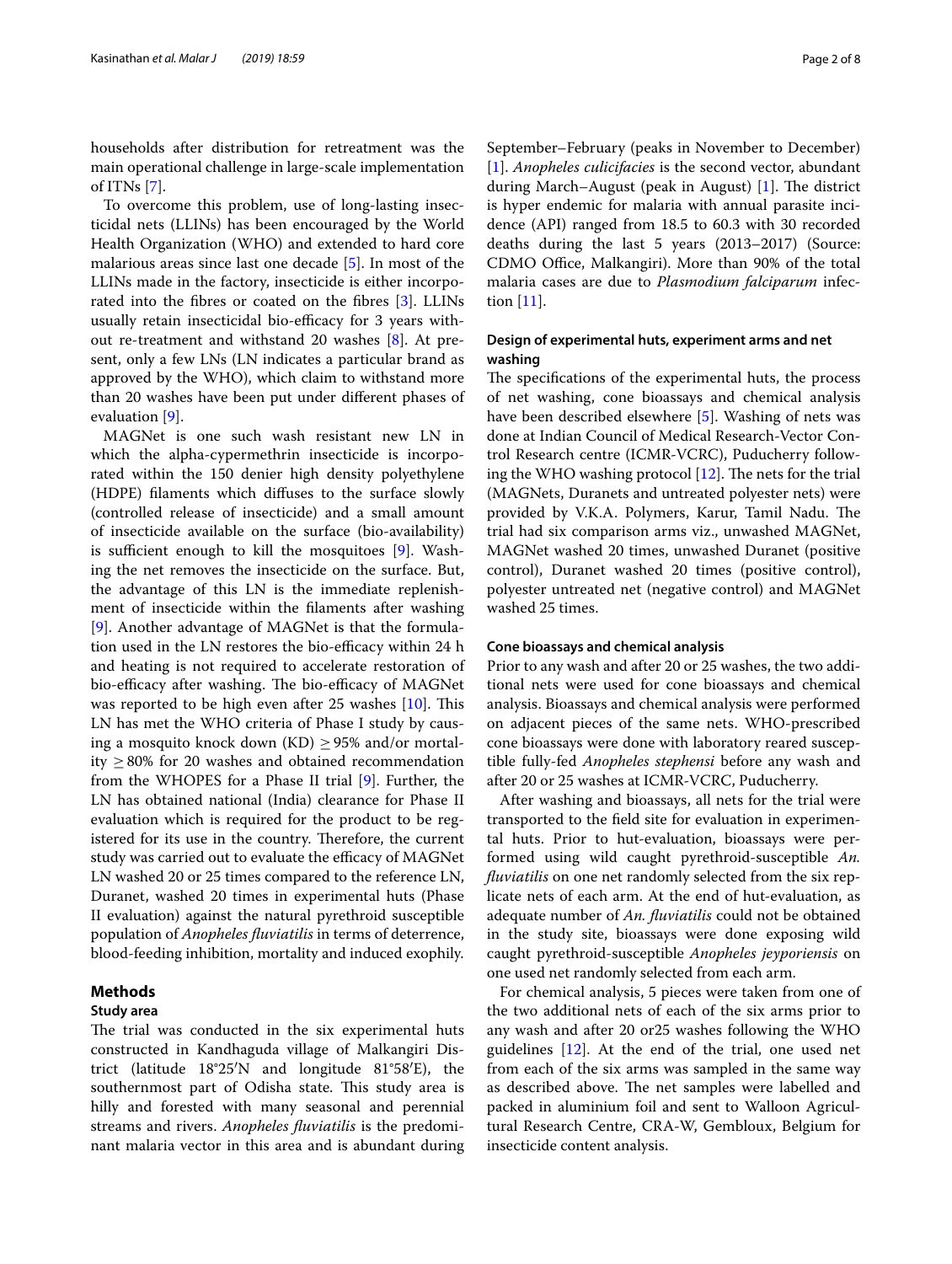# **Preparation of nets**

Six holes (each hole with  $4 \text{ cm} \times 4 \text{ cm}$ ) per net were made deliberately in all nets of the six arms in order to simulate the conditions of a torn net and to put emphasis on testing whether the insecticide treatment, rather than the net, efectively prevents mosquito biting on sleepers [[12\]](#page-7-11).

# **Ethical clearance**

Clearance was obtained from the ICMR-VCRC Human Ethics Committee to involve twelve adult volunteers in the hut evaluation. For participating in the study, written informed consent was obtained from all the volunteers and they were informed about the study procedure. During the entire study period, all volunteers were monitored for fever or any adverse efects due to the use of LLINs.

# **Selection of volunteers for hut evaluation, acclimatization and hut suitability**

The procedure of selection of volunteers, the process of acclimatization and the assessment of hut suitability have been described elsewhere [[5](#page-7-4)].

# **Experimental hut evaluation**

After ensuring hut suitability, evaluation of nets was commenced in six experimental huts from 09.11.2015 to 12.03.2016 (18 weeks). Since, adequate number of the vector species could not be collected in untreated arm during this period, the evaluation was continued for another 18 weeks from 07.11.2016 to 11.03.2017. Each arm comprised of six nets and one net from each arm was tested for each night per week. On the previous day of mosquito collection, in the evening, huts were cleaned and ant gel paste was placed in two corners of the hut and verandah to avoid scavenging. Clean white cloths were spread on the floor inside the hut and the verandah, and the gutter was flled with water. In each hut, the allotted treatment net was tied inside the hut and bedding materials were placed. The volunteers entered the experimental huts at about 19.00 h and slept under the nets assigned to that hut and remained inside until 05.30 h in the morning.

# **Rotation of experiment arms and sleepers and mosquito collection and processing**

The nets and the volunteers were rotated according to Latin square design. The schemes of rotation, mosquito collections and processing have been described elsewhere  $[5]$  $[5]$  $[5]$ .

# **Statistical analysis**

The data were analysed to estimate the effect of the six arms in terms of deterrence, induced exophily, blood-feeding inhibition, and total mortality. The number of *An. fuviatilis* caught in each hut was recorded by day and checked for variance and mean. Logistic regression was used for proportional data and negative binomial regression was used for numeric data; adjustments were made for the efect of hut and sleeper (Stata software, Version 10). For overall comparison, untreated net (negative control) was kept as reference category. Further comparison between the treatment arms was made from the 95% confdence intervals of the incidence rate ratio (IRR) or odds ratios, as applicable. The mean per-hut density (PHD) of *An. fluviatilis* was compared between experimental huts and village huts using one way ANOVA. The number of occasions that recorded entry of the vector species into the experimental huts was compared between diferent arms using  $\chi^2$  test. A 'p' value < 0.05 was considered as statistically signifcant.

# **Results**

# **Species composition**

A total of 216 collections were made from the experimental huts for each of the six experiment arms. In total, 1808 mosquitoes were collected and among them, *An. fuviatilis* formed 19.0%, *An*. *culicifacies* 15.7%, other anophelines 31.4%, and 33.8% was culicines. Since, the objective of the study was to evaluate the efficacy of MAGNet LN against the pyrethroid susceptible vector, *An. fuviatilis*, detailed analysis of data was carried out for this vector species only. However, the data collected for pyrethroid resistant *An*. *culicifacies,* the other vector species, present in the study area, are provided in Additional fle [1](#page-6-0).

# **Hut entry**

The results of hut entry of *An. fluviatilis* for the six arms are presented in Table [1.](#page-3-0) With untreated net, there was no hut entry of *An. fuviatilis* on 102 occasions (out of 216 occasions/collections), whereas, in the treated arms: unwashed Duranet, Duranet washed 20 times, unwashed MAGNet, MAGNet washed 20 times and MAGNet washed 25 times, zero entry was observed on 201, 192, 194, 189 and 189 occasions, respectively signifying a marked deterrent efect of alpha-cypermethrin in the treated nets. The number of occasions of zero entry in the treated arms was signifcantly greater than the untreated arm (negative control) ( $p < 0.05$  by  $\chi^2$  test), but not signifcantly diferent from the positive control (unwashed Duranet) ( $p > 0.05$  by  $\chi^2$  test). While, 216 *An*. *fuviatilis* were collected from the untreated arm, only 128 were obtained from all the fve treated arms (ranged from 16 to 30) from the 216 collections in each arm. The deterrent efect of the synthetic pyrethroid (SP) was further evidenced from the collection of seven *An. fuviatilis*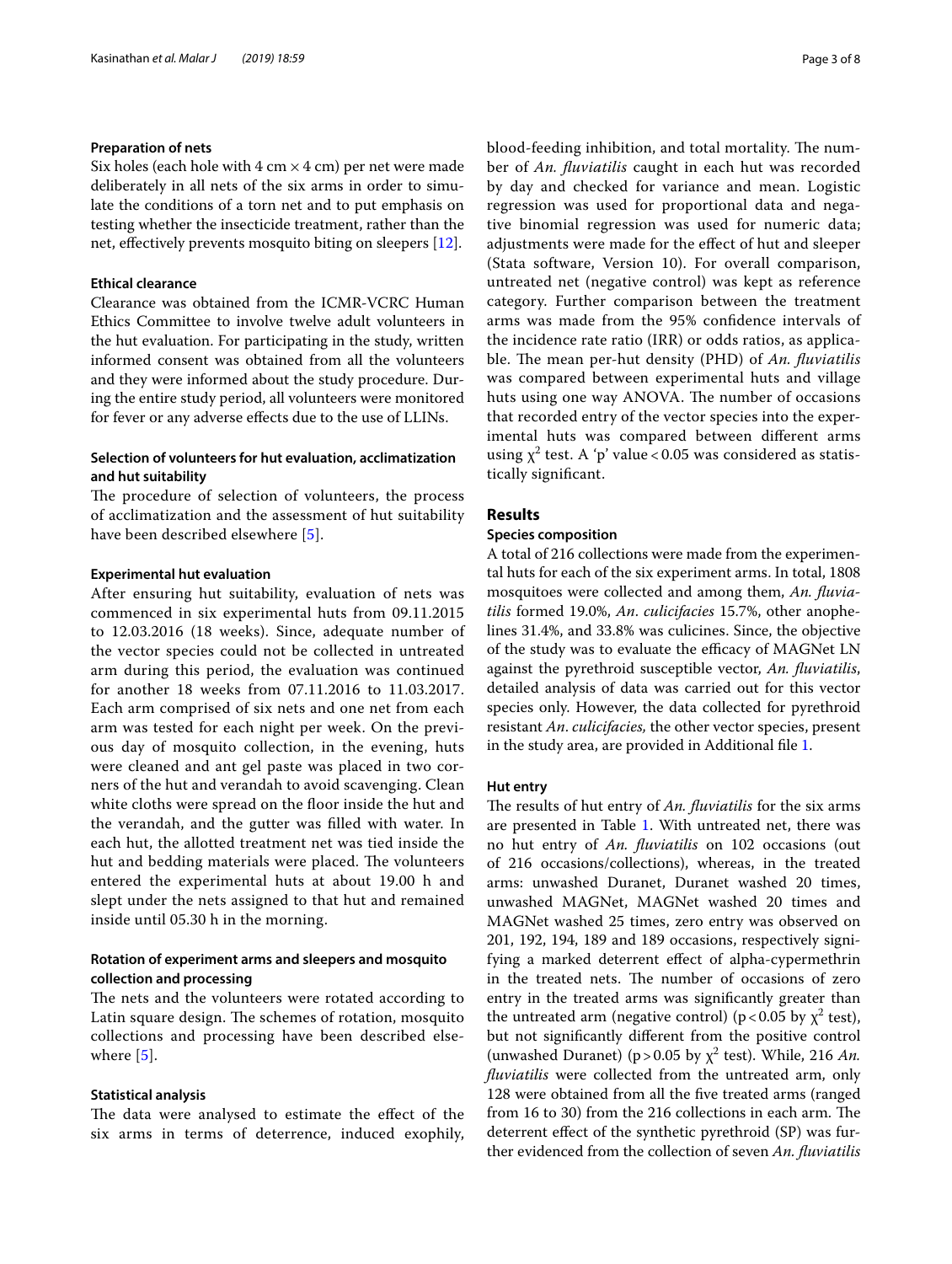| <b>Experiment arms</b>                     | <b>Number</b><br>of collections | <b>Number</b><br>entered<br>$(entry)^a$ | Range    | Mean entry $\pm$ SE | Incidence<br>rate ratio<br>(IRR) | 95% CI          | р     |
|--------------------------------------------|---------------------------------|-----------------------------------------|----------|---------------------|----------------------------------|-----------------|-------|
| Untreated net (negative control)           | 216                             | 216                                     | $0 - 7$  | $1.0 \pm 0.09$      | $1.00^{\mathrm{b}}$              |                 |       |
| Unwashed Duranet (positive control)        | 216                             | 16                                      | $0 - 2$  | $0.07 + 0.02$       | 0.074                            | $0.043 - 0.127$ | 0.000 |
| Duranet washed 20 times (positive control) | 216                             | 27                                      | $0 - 2$  | $0.13 + 0.03$       | 0.125                            | $0.081 - 0.193$ | 0.000 |
| Unwashed MAGNet                            | 216                             | 30                                      | $0 - 8$  | $0.14 \pm 0.04$     | 0.139                            | $0.091 - 0.21$  | 0.000 |
| MAGNet washed 20 times                     | 216                             | 27                                      | $0 - 1$  | $0.13 \pm 0.02$     | 0.125                            | $0.081 - 0.193$ | 0.000 |
| MAGNet washed 25 times                     | 216                             | 28                                      | $() - ?$ | $0.13 \pm 0.02$     | 0.129                            | $0.084 - 0.199$ | 0.000 |

<span id="page-3-0"></span>

|  |  |  |  | Table 1 Hut entry of Anopheles fluviatilis in treated and untreated arms |
|--|--|--|--|--------------------------------------------------------------------------|
|--|--|--|--|--------------------------------------------------------------------------|

<sup>a</sup> From 216 collections in each arm; *SE* Standard error

<sup>b</sup> Reference category: untreated polyethylene net (negative control)

inside the untreated net compared to none under the treated nets in spite of the presence of holes.

Negative binomial regression analysis revealed an overdispersion of the hut entry (non-random) of *An. fuviatilis* [alpha that measures over-dispersion=0.82 (95% CI 0.52–1.30),  $\chi^2$  = 46.5, df = 5, p < 0.05] and justified the analysis using negative binomial regression as well. Overall, hut entry of the vector species difered signifcantly between the six experiment arms ( $\chi^2$  = 230.16, df = 5, p<0.05). Compared to the untreated arm, the hut entry was significantly reduced in all the treated arms ( $p < 0.05$ ). Among the treated arms, the entry was the lowest with unwashed Duranet as observed from the IRR. However, the 95% CI for the IRR showed no signifcant diference in entry between the fve treated arms indicating their comparable deterrent efect (Table [1\)](#page-3-0) (Additional fle [2\)](#page-6-1).

#### **Exit (induced exophily)**

The exit rate from the huts with unwashed Duranet, Duranet washed 20 times, unwashed MAGNet, MAG-Net washed 20 times and MAGNet washed 25 times ranged from 77.8 to 96.7% and in the hut with untreated net, the exit rate was 51.4%. The day-wise collections of exited mosquitoes in each arm over the evaluation period of 36 weeks were subjected to logistic regression analysis by taking exit of mosquitoes as dependent variable and the six experiment arms as categorical covariates, keeping the untreated net (negative control) as the reference category. Overall, there was a signifcant diference in exit rate between the six experiment arms  $(\chi^2 = 54.34,$  $df = 5$ , p < 0.05). Compared to the negative control, all the fve treated arms induced signifcantly a greater exophily (p<0.05). Among the treated arms, unwashed MAGNet (96.7%) followed by unwashed Duranet (93.8%) induced relatively higher exophily than the washed nets of these two arms. However, 95% CI for the odds ratios showed no signifcant diference between the treated arms (Table [2](#page-3-1)). The treatment arms of the candidate LN were not significantly ( $\chi^2$  = 6.49, df = 4, p = 0.16) different from positive control in terms of inducing exophily (Additional fle [2\)](#page-6-1).

#### **Blood feeding rate**

In the huts, with untreated nets, the blood feeding rate was 81.9%. Among the fve treatment arms, the feeding rate was the lowest (highest blood feeding inhibition) with unwashed MAGNet (43.3%) followed by MAG-Net washed 20 times (48.1%). None of the treated arms prevented blood feeding completely, as the feeding rate varied between 43.3 and 68.8% (Table [3\)](#page-4-0). Logistic regression analysis showed that overall, the feeding rate difered

<span id="page-3-1"></span>**Table 2 Exit of** *Anopheles fuviatilis* **from the huts with treated and untreated arms**

| <b>Experiment arms</b>                     | <b>Number</b><br>of collections | <b>Number</b><br>entered <sup>a</sup> | Number exited | Exit rate (%) | odds ratio        | 95% CI        | р     |
|--------------------------------------------|---------------------------------|---------------------------------------|---------------|---------------|-------------------|---------------|-------|
| Untreated net (negative control)           | 216                             | 216                                   | 111           | 51.4          | 1.00 <sup>b</sup> |               |       |
| Unwashed Duranet (positive control)        | 216                             | 16                                    | 15            | 93.8          | 14.189            | 1.842-109.315 | 0.011 |
| Duranet washed 20 times (positive control) | 216                             | 27                                    | 23            | 85.2          | 5.439             | 1.819-16.255  | 0.002 |
| Unwashed MAGNet                            | 216                             | 30                                    | 29            | 96.7          | 27.432            | 3.671-204.992 | 0.001 |
| MAGNet washed 20 times                     | 216                             | 27                                    | 21            | 77.8          | 3.311             | 1.286-8.524   | 0.013 |
| MAGNet washed 25 times                     | 216                             | 28                                    | 23            | 82.1          | 4.351             | 1.596–11.867  | 0.004 |

<sup>a</sup> From 216 collections in each arm

<sup>b</sup> Reference category: untreated polyethylene net (negative control)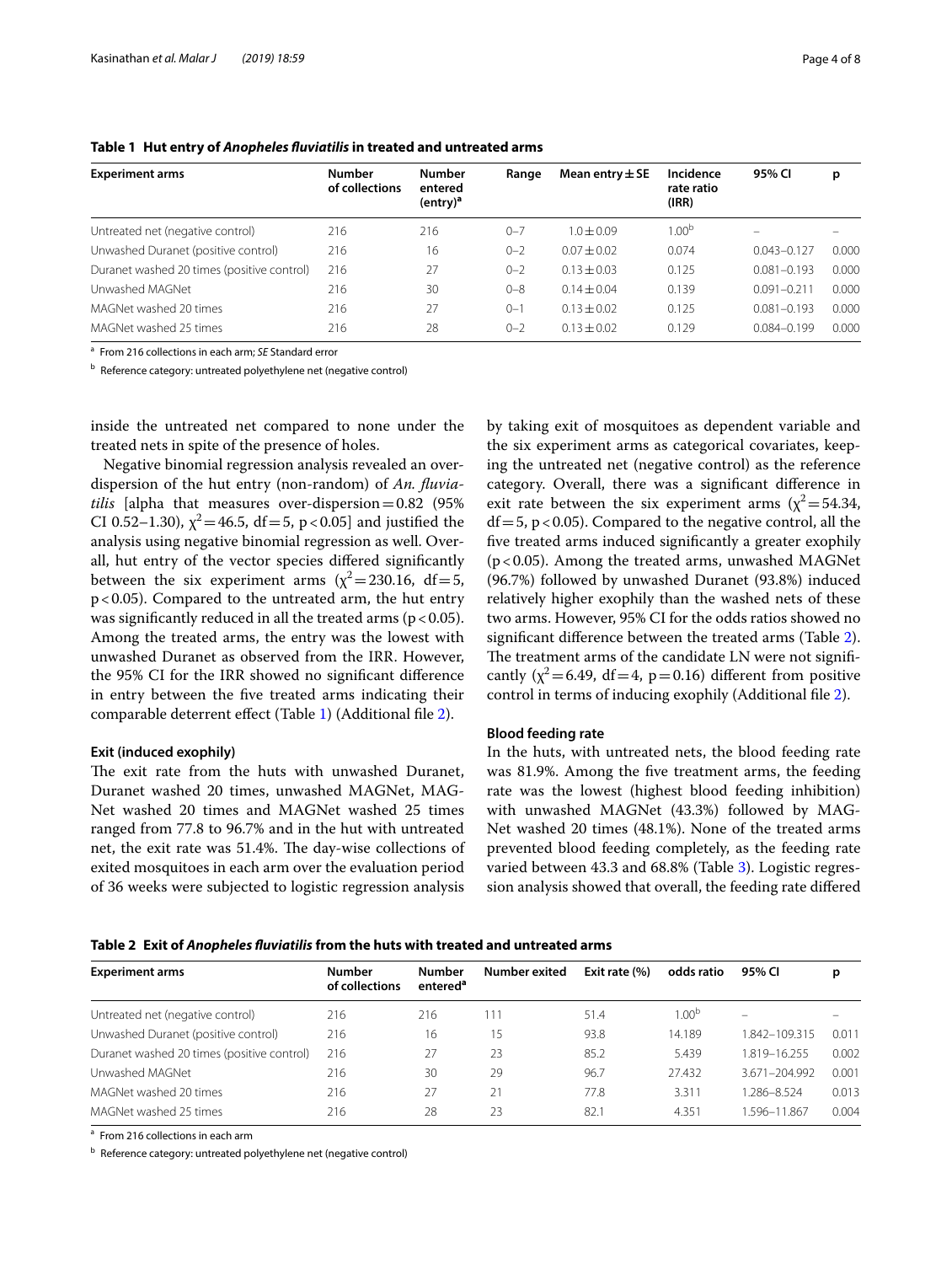| <b>Experiment arms</b>                     | No.<br>of collections | <b>Number</b><br>entered <sup>a</sup> | Number fed | $%$ fed | Odds ratio        | 95% CI                   | p     |
|--------------------------------------------|-----------------------|---------------------------------------|------------|---------|-------------------|--------------------------|-------|
| Untreated net (Negative control)           | 216                   | 216                                   | 177        | 81.9    | 1.00 <sup>b</sup> | $\overline{\phantom{0}}$ |       |
| Unwashed Duranet (Positive control)        | 216                   | 16                                    |            | 68.8    | 0.485             | $0.159 - 1.475$          | 0.202 |
| Duranet washed 20 times (Positive control) | 216                   | 27                                    | 17         | 63.0    | 0.375             | $0.159 - 0.880$          | 0.024 |
| Unwashed MAGNet                            | 216                   | 30                                    | 13         | 43.3    | 0.168             | $0.076 - 0.375$          | 0.000 |
| MAGNet washed 20 times                     | 216                   | 27                                    | 13         | 48.1    | 0.205             | $0.089 - 0.469$          | 0.000 |
| MAGNet washed 25 times                     | 216                   | 28                                    | 18         | 64.3    | 0.397             | $0.169 - 0.925$          | 0.032 |

<span id="page-4-0"></span>**Table 3 Blood feeding rate of** *Anopheles fuviatilis* **in treated and untreated arms**

<sup>a</sup> From 216 collections in each arm

<sup>b</sup> Reference category: untreated polyethylene net (negative control)

significantly among the six experiment arms ( $\chi^2$ =31.01,  $df = 5$ , p<0.05) While untreated polyethylene net was taken as reference category (negative control), the feeding rate was signifcantly lower with all the treated arms except unwashed Duranet ( $p=0.20$ ) (Table [3](#page-4-0)). However, between the fve treatment arms, the feeding rate did not difer signifcantly as shown by the 95% CI for the odds ratios, as shown in Table [3](#page-4-0) and Additional fle [2](#page-6-1).

# **Mortality**

The immediate mortality was zero in all the treated arms throughout the hut trial, except unwashed MAGNet, that caused an immediate mortality of 3.3%. The total mortality (immediate  $+$  delayed) with unwashed Duranet, Duranet washed 20 times, unwashed MAGNet, MAG-Net washed 20 times and MAGNet washed 25 times was 50.0%, 44.4%, 56.7%, 48.1% and 35.7%, respectively (Table [4\)](#page-4-1). Since, mortality was zero with the negative control, this arm was excluded from the grouped data and the positive control was used as reference category for logistic regression analysis to compare the efficacy of the fve treated arms. Overall, there was no signifcant diference in total mortality among the treated arms  $(x^2=2.72, df=4, p=0.61)$  (Table [4\)](#page-4-1).

# **Residual action of the insecticide on the nets**

Prior to any wash and after 20 washes, both MAGNet and Duranet caused 100% mortality (in cone-bioassays) of *An. stephensi,* susceptible to alpha-cypermethrin, while its mortality was zero against the untreated net. Even after 25 washes, MAGNet caused 100% mortality of *An. stephensi.* Just before experimental hut evaluation, bioassays were done with wild caught *An. fuviatilis* on both MAGNet and Duranet; which also showed 100% mortality. After the hut trial, bioassays were performed with the susceptible *An. jeyporiensis* and its mortality was 100% on both the LLINs (Table [5\)](#page-5-0).

# **Chemical analysis**

The mean $\pm$ SE alpha-cypermethrin content in three unwashed MAGNet was  $5.8 \pm 0.05$ ,  $5.6 \pm 0.09$  and  $5.7 \pm 0.09$  g/kg, which complied with the target dose of 5.8  $g/kg \pm 25\%$  for 100 denier yarn [4.4–7.3  $g/kg$ ]. The within-net variation of alpha-cypermethrin content which is expressed as relative standard deviation (RSD) on 5 diferent net pieces obtained from three unwashed nets was 1.7%, 3.2% and 3.3%, respectively, showing an acceptable homogeneity of the distribution of the active ingredient within the nets. After 20 or 25

<span id="page-4-1"></span>

|  |  |  | Table 4 Mortality of Anopheles fluviatilis in treated and untreated arms |
|--|--|--|--------------------------------------------------------------------------|
|--|--|--|--------------------------------------------------------------------------|

| <b>Experiment arms</b>                     | <b>Number</b><br>entered <sup>a</sup> | <b>Immediate</b><br>mortality (%) | Delayed<br>mortality<br>(%) | Total mortality (%) | Odds ratio               | 95% CI          | р                        |  |
|--------------------------------------------|---------------------------------------|-----------------------------------|-----------------------------|---------------------|--------------------------|-----------------|--------------------------|--|
| Untreated net (Negative control)           | 216                                   | 0(0)                              | 0(0)                        | 0(0)                | $\overline{\phantom{0}}$ |                 |                          |  |
| Unwashed Duranet (Positive control)        | 16                                    | 0(0)                              | 8(50.0)                     | 8(50.0)             | 1.0 <sup>b</sup>         |                 | $\overline{\phantom{m}}$ |  |
| Duranet washed 20 times (Positive control) | 27                                    | 0(0)                              | 12 (44.4)                   | 12(44.4)            | 0.800                    | $0.232 - 2.763$ | 0.724                    |  |
| Unwashed MAGNet                            | 30                                    | 1(3.3)                            | 16(53.3)                    | 17(56.7)            | 1.308                    | $0.387 - 4.417$ | 0.666                    |  |
| MAGNet washed 20 times                     | 27                                    | 0(0)                              | 13 (48.1)                   | 13 (48.1)           | 0.929                    | $0.269 - 3.199$ | 0.907                    |  |
| MAGNet washed 25 times                     | 28                                    | 0(0)                              | 10(35.7)                    | 10(35.7)            | 0.556                    | 0.159-1.936     | 0.356                    |  |

a From 216 collections in each arm

**b** Since, no mortality was recorded with untreated net (negative control), it was removed from the grouped data. Instead, the positive control, unwashed Duranet, was used as reference category for logistic regression analysis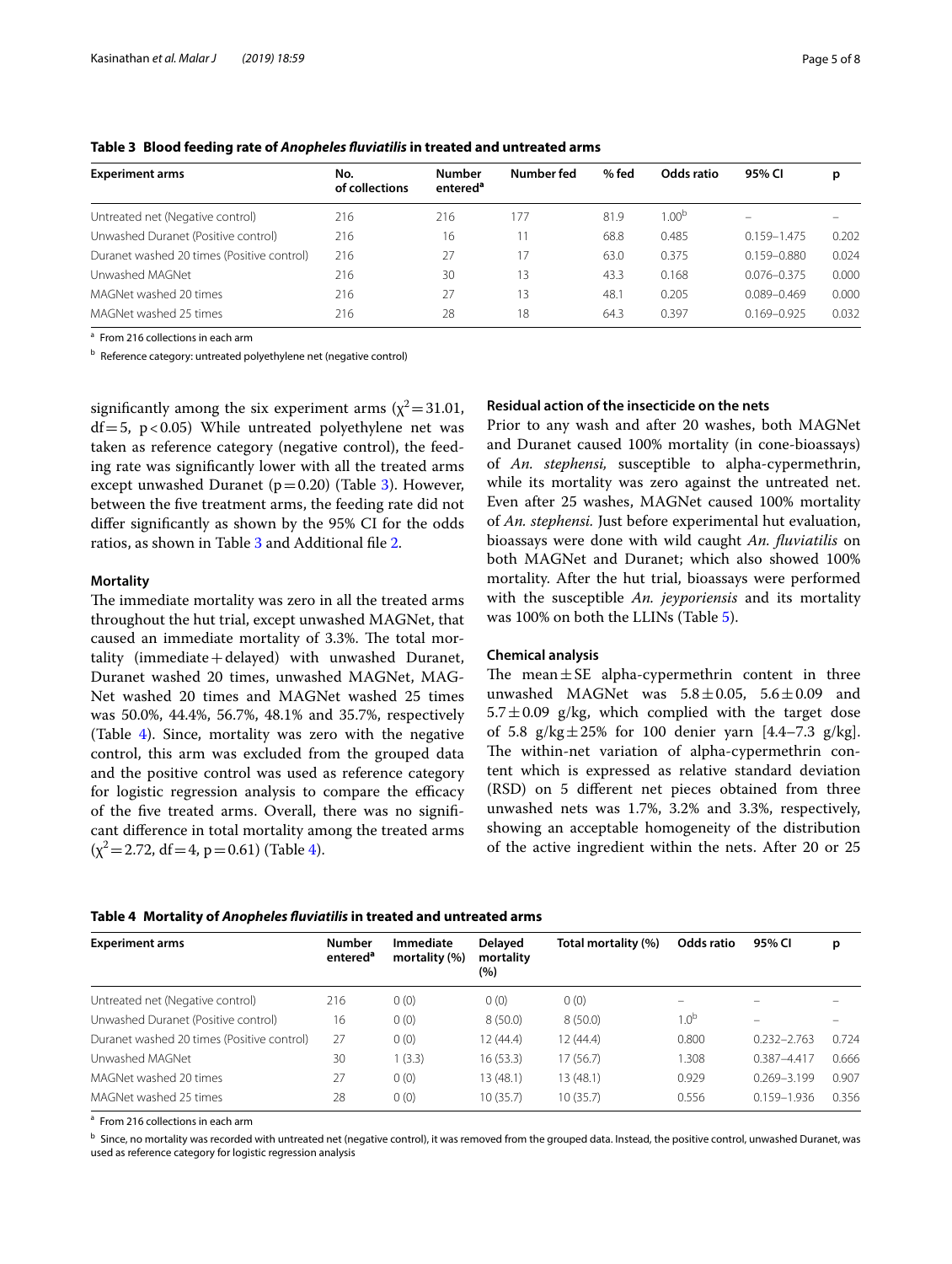| <b>Experiment arms</b>                     | Before any wash |          | After 20 washes |        | After 25 washes |        | Prior to hut<br>evaluation <sup>a</sup> |        | After hut<br>evaluation |        |
|--------------------------------------------|-----------------|----------|-----------------|--------|-----------------|--------|-----------------------------------------|--------|-------------------------|--------|
|                                            | <b>NE</b>       | CM (%)   | <b>NE</b>       | CM (%) | <b>NE</b>       | CM (%) | <b>NE</b>                               | CM (%) | <b>NE</b>               | CM (%) |
| Untreated net (Negative control)           | 50              | $\Omega$ | 50              | 0      |                 |        | 50                                      | 0      | 50                      | 0      |
| Unwashed Duranet (Positive control)        | 50              | 100      | 50              | 100    |                 |        | 50                                      | 100    | 50                      | 100    |
| Duranet washed 20 times (Positive control) | 50              | 100      | 50              | 100    |                 |        | 50                                      | 100    | 50                      | 100    |
| Unwashed MAGNet                            | 50              | 100      | 50              | 100    |                 |        | 50                                      | 100    | 50                      | 100    |
| MAGNet washed 20 times                     | 50              | 100      | 50              | 100    |                 |        | 50                                      | 100    | 50                      | 100    |
| MAGNet washed 25 times                     | 50              | 100      | 50              | 100    | 50              | 100    | 50                                      | 100    | 50                      | 100    |

# <span id="page-5-0"></span>**Table 5 Results of cone-bioassaysa**

*NE* number exposed, *CM* corrected mortality

<sup>a</sup> For cone-bioassays, *An. fuviatilis* was used prior to experiment hut evaluation and *An. jeyporiensis* was used after hut evaluation, whereas before any wash and after washes *An. stephensi* was used

washes, alpha-cypermethrin content was  $5.3 \pm 0.07$  g/ kg and  $5.1 \pm 0.05$  g/kg, corresponding to overall insecticide retention of 95% and 90%, respectively. After the hut trial, alpha-cypermethrin content did not decrease a lot, as it was  $5.2 \pm 0.09$ ,  $5.0 \pm 0.05$  and  $4.9 \pm 0.04$  g/kg in the MAGNet unwashed and washed 20 times or 25 times, respectively (Additional fle [3](#page-6-2)).

The mean $\pm$ SE alpha-cypermethrin content in two unwashed Duranet was  $7.1 \pm 0.07$  and  $7.3 \pm 0.02$  g/kg. The nets complied with the target dose of 5.8  $g/kg \pm 25\%$ for 100 denier yarn  $[4.4-7.3 \text{ g/kg}]$ . The within-net variation (RSD) of alpha-cypermethrin content found on fve diferent pieces cut from each of the two unwashed nets was 2.2% and 1.0%, showing an acceptable homogeneity of distribution of the active ingredient within the nets. After 20 washes, the alpha-cypermethrin content was  $6.8 \pm 0.04$  g/kg with 93% retention of alpha-cypermethrin. After the hut evaluation, there was no signifcant decrease in the insecticide content, as it was  $5.2 \pm 0.14$ and  $6.1 \pm 0.07$  g/kg for the Duranet unwashed and washed 20 times, respectively. The alpha-cypermethrin content in the untreated net was lower the limit of quantification  $\left($  < 0.05 g/kg) prior to any wash and after experi-mental hut study (Additional file [3\)](#page-6-2).

# **Discussion**

Insecticide-treated bed nets offer protection from mosquito bites, thereby preventing the transmission of mosquito borne diseases [[13](#page-7-12)]. Frequent washing of ITNs may lead to insecticide loss from the netting making them inefective before due time. LLINs provide longer time protection against mosquito bites as they are wash resistant. Currently, there are many LNs used in malaria control programme, which have been recommended by WHOPES. Before receiving recommendation as LNs, the nets were shown to retain their efectiveness after undergoing 20 standardised washes [\[14\]](#page-7-13). Duranet, one such WHO recommended LN, which can resist up to 20 washes, was kept as positive control (reference net) in this trial, as this LN was similar to MAGNet LN in terms of insecticide, treatment technique and netting material  $[9]$  $[9]$ . The results of the experimental hut evaluation of MAGNet LN carried out in Odisha state, India against *An. fluviatilis*, an efficient malaria vector and susceptible to synthetic pyrethroids [[1\]](#page-7-0) are presented in this paper. The summarized results indicate that both MAGNet LN and Duranet LN caused 100% mortality of *An. stephensi* in cone-bioassays before any wash and after 20 (both MAGNet and Duranet) or 25 washes (only MAGNet LN). The bioassays on these LNs with *An. fluviatilis* prior to and with *An. jeyporiensis,* a pyrethroid susceptible local malaria vector [[15\]](#page-7-14) after hut evaluation also showed 100% mortality with all the treated arms. It is to be noted that MAGNet LN produced 100% mortality in cone bioassays even after 25 washes.

The MAGNet LN (washed or unwashed) produced signifcantly higher deterrent efect compared to untreated net. *Anopheles fuviatilis,* which was reported to be endophilic in the study area  $[1]$  $[1]$ , exhibited endophily as well as exophily during the trial as evident from the 51.4% exit rate with untreated net, and the higher exit rate with the treated arms could be due to the induced exophily by the treatment. When unwashed MAGNet LN and MAG-Net LN washed 25 times were compared, there was no signifcant diference in exit rate indicating an extended wash resistance of MAGNet LN. Further, the MAGNet LN washed 25 times inhibited blood feeding and caused mortality to a comparable level with the other treated arms, confrming its extended washed resistance.

The alpha-cypermethrin retention was 95% after 20 washes and 90% after 25 washes, demonstrating the bioavailability of the insecticide after washes. At the end of the study, the alpha-cypermethrin content among MAG-Net unwashed, washed 20 times or 25 times did not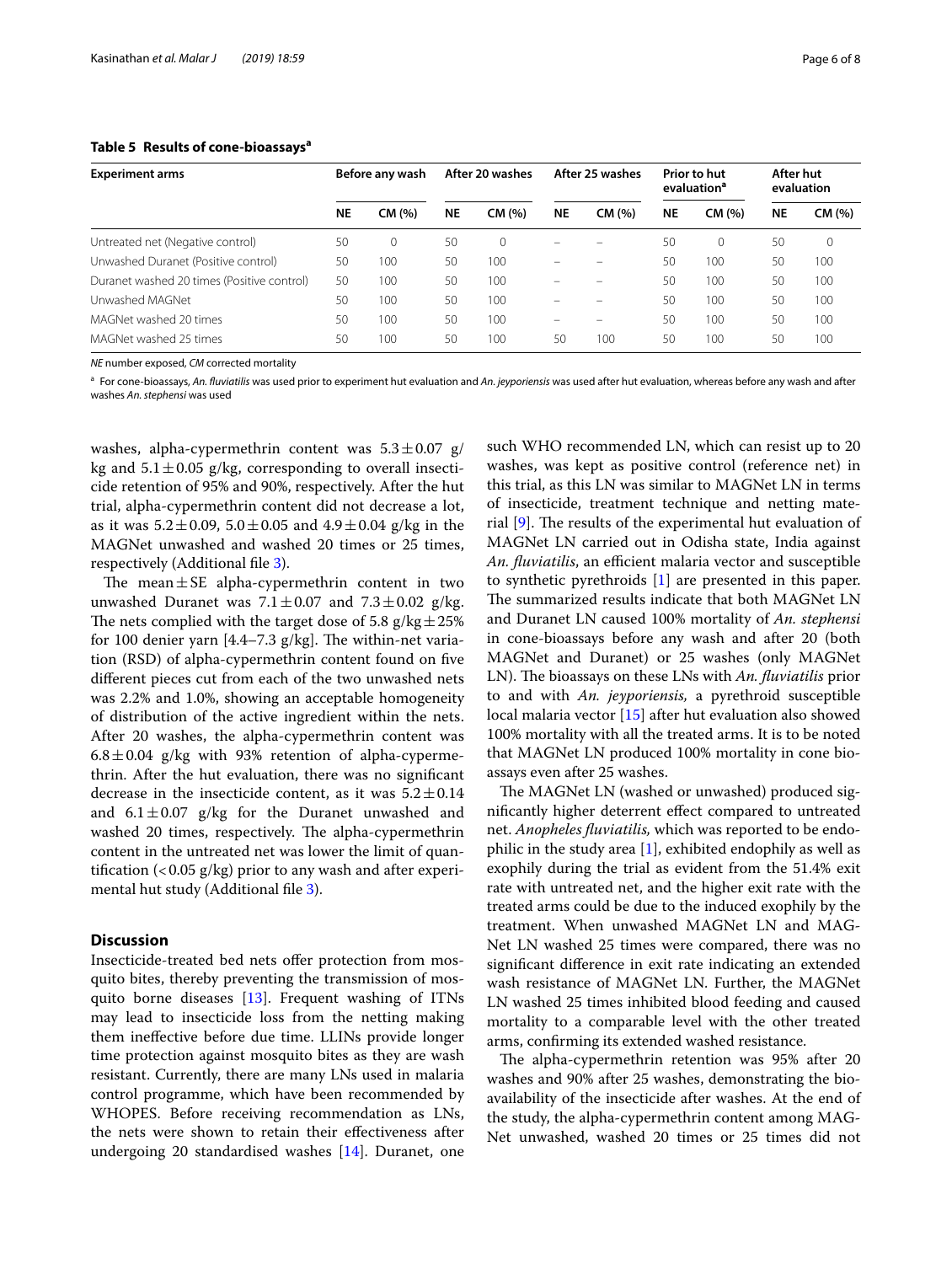vary much (5.2, 5.0 and 4.9 g/kg respectively) indicating that the MAGNet LN retained  $\geq$ 90% active ingredient (alpha-cypermethrin) up to 25 washes and caused 100% mortality of the pyrethroid susceptible mosquitoes. A recent feld evaluation of PermaNet 2.0 in the same study area showed that the annual washing rate per net varied from 3.2 to 6.6 [\[6](#page-7-5)]. Since, MAGNet LN withstands 25 washes and performed equal to the unwashed or 20 times washed nets, MAGNet LN would be well accepted by the community.

The revised WHOPES guidelines (2013) for testing LNs suggest to include a WHOPES-recommended LN with similar specifcations to the candidate LN in terms of insecticide, treatment technique, netting material, and washing frequency (0 and 20 times) as a positive control [[12\]](#page-7-11). Accordingly, Duranet LN was included in the current study as a positive control to ensure the equivalence or superiority of the candidate LN to the positive control. The results of the present study indicated that the performance of unwashed or washed (20 or 25 times) MAG-Net LN was signifcantly higher than the untreated net (negative control) and comparable to/marginally better than the positive control (Duranet) in terms of mortality, deterrence, blood-feeding inhibition and induced exophily of the malaria vector, *An. fuviatilis* in experimental huts and thus the MAGNet LN fulflled the WHOPES criteria of a long-lasting insecticidal net [[12\]](#page-7-11). In India, phase II (experimental hut) evaluation of LNs is conducted only by ICMR-VCRC, as experimental hut facility is available only at this centre. Therefore, the findings of the current study were compared with the results of an earlier phase II study that tested Duranet and Interceptor LNs (alpha-cypermethrin treated nets) washed 20 times in the same site  $[5]$  $[5]$ . The comparison showed that MAGNet LN washed 20 times performed marginally better than Duranet and Interceptor LNs washed 20 times in terms of deterrence, induced exophily, blood feeding inhibition and mortality besides an extended wash resistance. Similar fndings were observed in case of 25 times washed Interceptor LN, which met the performance standards for LNs with high efficacy  $[16]$  $[16]$ . Moreover, phase II studies of LNs are very limited not only in India and also in other countries. An experimental hut study conducted in north eastern Tanzania showed that Interceptor LN killed 92% of pyrethroid susceptible female *Anopheles gambiae* when unwashed and 76% when washed 20 times  $[17]$ . The results are in agreement with the fndings of the current study.

One of the limitations of the current study was that adequate number of the vector species could not be collected during the frst 18 weeks (November 2015– March 2016) and hence, evaluation was continued for another 18 weeks after a gap of 8 months (November

2016–March 2017). Another limitation was that due to the non-availability of *An. fuviatilis* in adequate number in the feld, *An. stephensi* and *An. jeyporiensis,* which are not the target vectors in the study area, were used for bio-assays.

# **Conclusions**

The study concluded that MAGNet LN retained the bioefficacy up to 25 washes. The efficacy of MAGNet LN, as observed during this trial fulfls the requirement set by WHOPES for phase II evaluation. In 2016, India initiated malaria elimination programme (2016–2030) at national level and emphasized mass campaign with LLIN intervention in endemic states of the country including Odisha for control of malaria vectors. During 2017, LLINs of Duranet LN were distributed in mass in all the endemic areas of the country. Since MAGNet LN performed with high deterrent effect and it had added benefit of retaining its bio-efficacy up to 25 washes, MAGNet LN could be a potential tool for use in the national malaria vector control programme.

# **Additional fles**

<span id="page-6-1"></span><span id="page-6-0"></span>**[Additional fle 1.](https://doi.org/10.1186/s12936-019-2692-3)** Entry, exit, blood feeding and mortality rate of *Anopheles culicifacies* in treated and untreated arms.

**[Additional fle 2.](https://doi.org/10.1186/s12936-019-2692-3)** Negative binomial regression analysis of entry, exit, feeding rate of *Anopheles fuviatilis,* using positive control net as reference category.

<span id="page-6-2"></span>**[Additional fle 3.](https://doi.org/10.1186/s12936-019-2692-3)** Alpha-cypermethrin content in net samples before & after washing and after experimental hut trial.

#### **Abbreviations**

LLIN: long-lasting insecticidal net; WHO: World Health Organization; WHOPES: World Health Organization Pesticide Evaluation Scheme; LN: long-lasting insecticidal net (when brand name is used); IRS: indoor residual spraying; ITN: insecticide-treated bed net; HDPE: high density polyethylene; KD: knock down; API: annual parasite incidence; CDMO: Chief District Medical Office; CRA-W: Walloon Agricultural Research Centre; IRR: incidence rate ratio; PHD: per-hut density; ANOVA: analysis of variance; SP: synthetic pyrethroid; df: degrees of freedom; CI: confdence intervals; SE: standard error; RSD: relative standard deviation.

#### **Authors' contributions**

GK, SSS and VT designed and performed the study. SS compiled and analysed the data. GK and SSS drafted the manuscript. MR and JP critically reviewed and revised the manuscript. All authors contributed to the writing of the manuscript. All authors read and approved the fnal manuscript.

#### **Author details**

<sup>1</sup> ICMR-Vector Control Research Centre, Medical Complex, Indira Nagar, Puducherry 605006, India. <sup>2</sup> Indian Council of Medical Research, New Delhi, India.

#### **Acknowledgements**

The authors are thankful to the technical staff of VCRC Field Station, Koraput for their assistance in carrying out the study. We thank V.K.A Polymers Private Limited, Tamil Nadu for providing the LLINs for evaluation and for the fnancial support for this study.